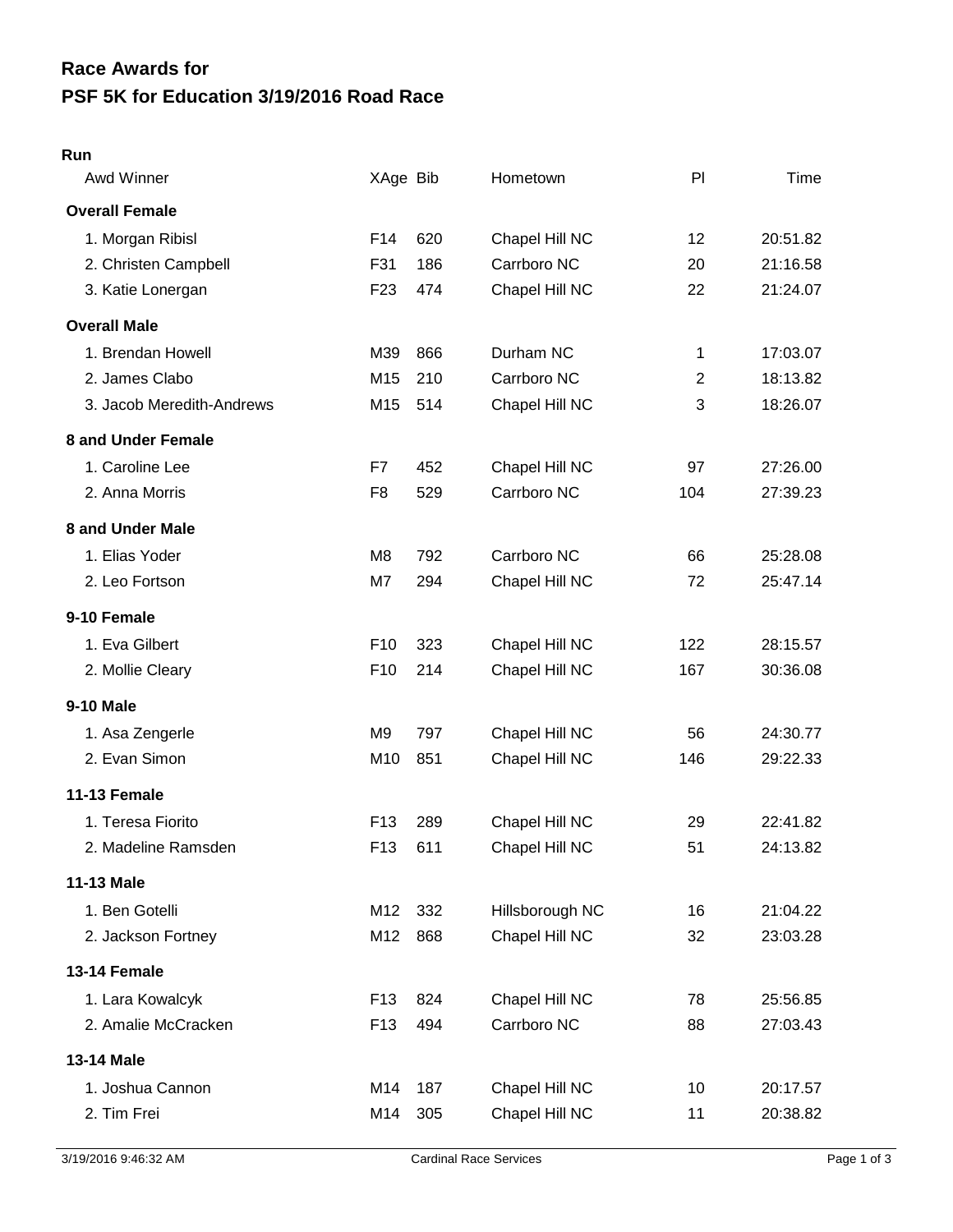## **15-16 Female**

| 1. Mia Hoover             | F <sub>15</sub> | 840 | Chapel Hill NC  | 35             | 23:21.32 |
|---------------------------|-----------------|-----|-----------------|----------------|----------|
| 2. Emily Easthom          | F <sub>16</sub> | 898 | Chapel Hill NC  | 64             | 25:22.82 |
| <b>15-16 Male</b>         |                 |     |                 |                |          |
| 1. Agustin Fiotito        | M16             | 290 | Chapel Hill NC  | 4              | 18:45.07 |
| 2. Jason Dadolf           | M15             | 240 | Chapel Hill NC  | 5              | 18:50.58 |
| <b>17-19 Female</b>       |                 |     |                 |                |          |
| 1. Jordan Greenert        | F <sub>17</sub> | 342 | Mebane NC       | 108            | 27:45.09 |
| 2. Cameron Blumhardt      | F17             | 137 | Chapel Hill NC  | 212            | 32:31.57 |
| 17-19 Male                |                 |     |                 |                |          |
| 1. Max Weintraub          | M17             | 867 | Chapel Hill NC  | $\overline{7}$ | 19:26.32 |
| 2. Jaeger Cook            | M18             | 228 | Chapel Hill NC  | 54             | 24:22.49 |
| 20-29 Female              |                 |     |                 |                |          |
| 1. Hannah Jennings Murphy | F <sub>24</sub> | 389 | Carrboro NC     | 33             | 23:09.58 |
| 2. Kaleigh Vogan          | F <sub>27</sub> | 756 | Carrboro NC     | 46             | 23:57.09 |
| 20-29 Male                |                 |     |                 |                |          |
| 1. Aaron Ideus            | M28             | 383 | Chapel Hill NC  | 6              | 19:11.82 |
| 2. Nate Fisher            | M23             | 897 | Chapel Hill NC  | 8              | 19:35.82 |
| <b>30-39 Female</b>       |                 |     |                 |                |          |
| 1. Lori Whitman           | F35             | 779 | Hillsborough NC | 37             | 23:21.94 |
| 2. Esther Devesa          | F32             | 255 | Carrboro NC     | 49             | 24:04.32 |
| 30-39 Male                |                 |     |                 |                |          |
| 1. Chris Roszell          | M30             | 633 | Chapel Hill NC  | 21             | 21:23.56 |
| 2. Dale Haiducek          | M31             | 347 | Durham NC       | 42             | 23:48.58 |
| 40-49 Female              |                 |     |                 |                |          |
| 1. Felix Blumhardt        | F47             | 138 | Chapel Hill NC  | 71             | 25:45.07 |
| 2. Caroline Jones         | F44             | 394 | Chapel Hill NC  | 80             | 26:26.07 |
| 40-49 Male                |                 |     |                 |                |          |
| 1. Michael Papazoglou     | M44             | 570 | Chapel Hill NC  | 9              | 20:07.82 |
| 2. John Gotelli           | M47             | 333 | Hillsborough NC | 18             | 21:08.08 |
| <b>50-59 Female</b>       |                 |     |                 |                |          |
| 1. Holly Holland          | F <sub>54</sub> | 367 | Chapel Hill NC  | 74             | 25:50.07 |
| 2. Mary Ollila            | F <sub>51</sub> | 556 | Chapel Hill NC  | 75             | 25:51.33 |
| 50-59 Male                |                 |     |                 |                |          |
| 1. Todd Bolon             | M50             | 142 | Chapel Hill NC  | 13             | 20:57.87 |
| 2. Rory Murtagh           | M53             | 877 | Chapel Hill NC  | 14             | 20:58.32 |